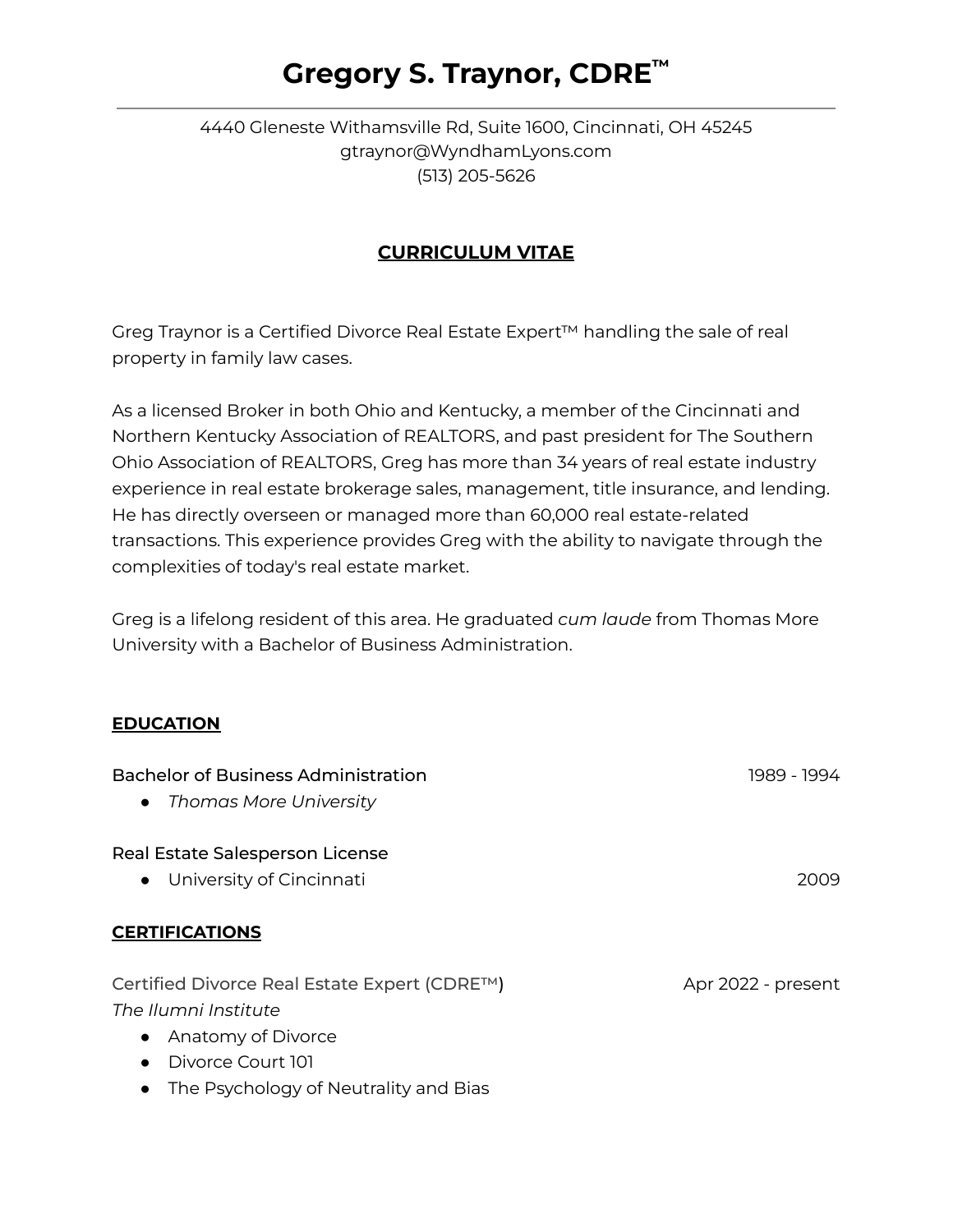2

# Gregory S. Traynor, CDRE<sup>™</sup>

- The Ethics of CDREs
- Qualifying as an Expert
- The CDRE Listing Model
- Landscape of Divorce Finance
- How to Sell a House in Conflict
- CDRE Fair Market Valuations

Certified Default Resolution Specialist-(CDRS) 2012-Present

#### **PROFESSIONAL BACKGROUND**

**Licensed Principal Broker in Ohio and Kentucky**

#### Principal Broker/Owner 2019 - Present

*Wyndham-Lyons Realty Services*

- Top 5% of producing agents in the Southern Ohio Association of REALTORS
- Received the highest level of The Elite Club Platinum Production Award in 2015, 2016, 2017, 2018, 2019, 2020, and 2021

### Principal Broker/Owner/Regional Dir. of Franchising 2006 - 2019

*Realty Executives of Ohio, Kentucky, and West Virginia*

- Franchise Sales Director for three state region
- Direct Management and Support for Company Owned Franchises
- Circle of Excellence from REI for Fastest Growth 2014

### President/Owner 1990 - 2006

*Stewart Title of Cincinnati/Advanced Land Title, LLC.*

- Operated and Managed 5 Offices in Tri-State Region
- Over 60,000 Closed Real Estate Transactions
- Top Dollar Volume and Unit Production for Stewart Title Information Services Nationwide and Midwest Region